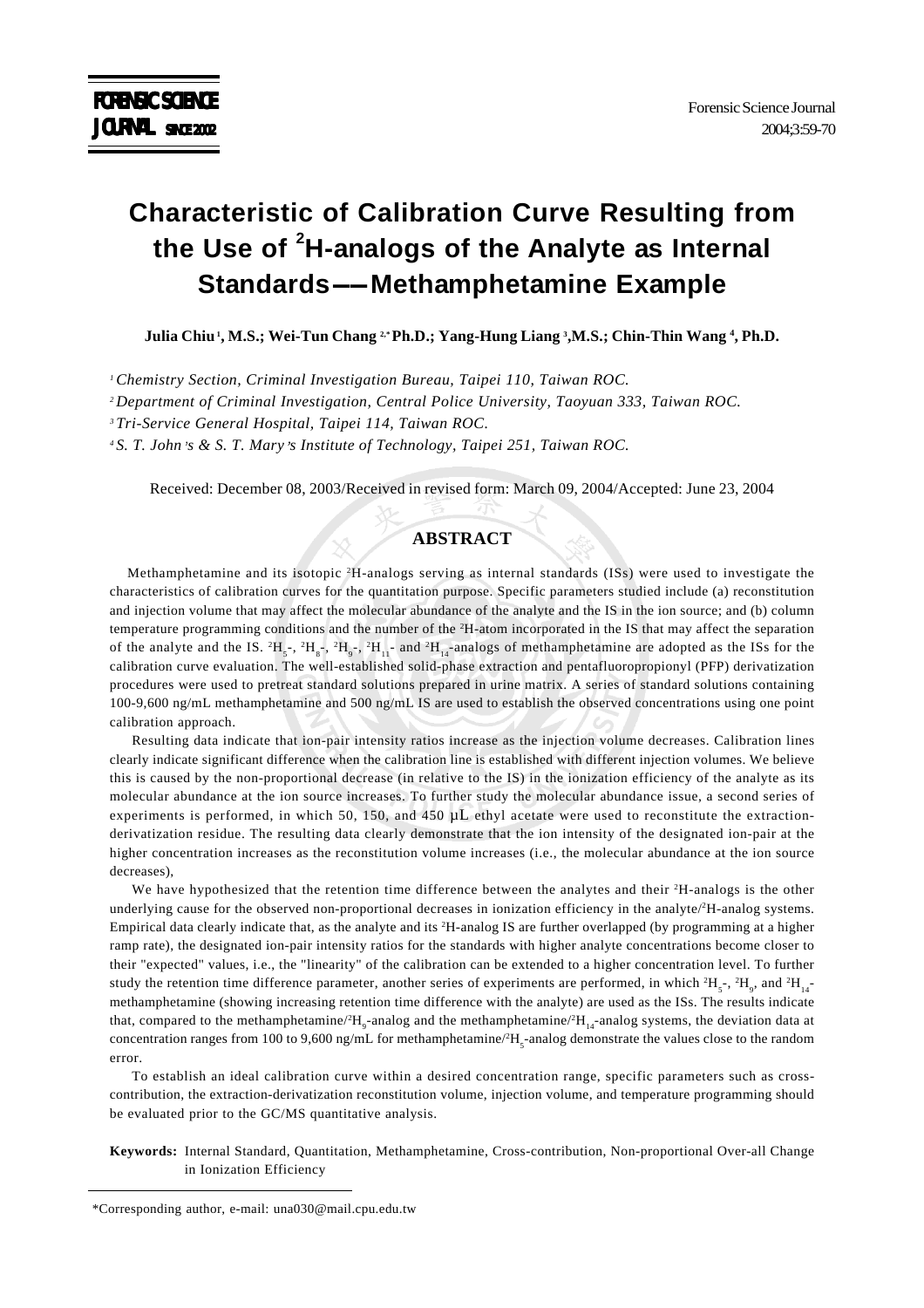#### **Introduction**

With the implement of 10 ng/mL cutoff for 6 acetylmorphine assay and the required inclusion of a "40% of cutoff" control in the workplace drug testing programs, accurate quantitation is now required at a much lower concentration level than previously mandated [1]. Isotopic analogs serving as internal standards (ISs) in conjunction with selected ion monitoring (SIM) GC/MS procedures are currently the state-of-the-art approach for the quantitative analyses of drugs and their metabolites. Fuller understanding on the performance characteristics of the internal standard (IS) and the calibration approaches plans an important role in achieving the now focused analytical goal.

We have long been interested and working on various issues that may impact the accuracy in quantitation and have published a series of articles in these areas, including (a) performance characteristics of  $^{13}$ C- and  $^{2}$ H-labeled IS [2,3]; (b) methods for selecting most suitable ion-pairs for designating the analyte and the IS [4-6]; and (c) characteristics of linear and nonlinear calibration approaches [7]. During the course of these studies, we have made a very important discovery which, to the best of our knowledge, has been reported previously. Specifically, the intensity-ratio of an ionpair selected to designate the analyte-to-2H-IS concentration ratio in a sample changes as any of the following operating parameters are changed: (a) the volume of the constitution solvent; (b) the injection volume; or (c) the column temperature program rate. Molecular abundance (intensity) in ion source and different retention time between analyte and its IS are the two major underlying causes of the interfering phenomenon. This was called "non-proportional over-all change in ionization efficiency" [8,9].

Barbiturates and their corresponding <sup>2</sup>H<sub>5</sub>-analogs have been used for the study and the discovery mentioned above. With the availability of <sup>2</sup>H-methamphetamine incorporating 5, 8, 9, 11, and 14 2 H-atoms, these compounds lend a much greater opportunity to understand the mechanism accounted for the observed phenomena: variations in column temperature programming rates affect the intensity-ratio of the ion-pair intended to designate and solely affected by the analyteto-2 H-IS concentration ratio.

## **Experimental**

#### *Reagents*

Methamphetamine,  ${}^{2}H_{5}$ -,  ${}^{2}H_{8}$ -,  ${}^{2}H_{9}$ -,  ${}^{2}H_{11}$ -, and  ${}^{2}H_{14}$ analogs (1 mg/mL methanol solution; 99% purity) were purchased from Radian Corp. (Austin, TX). Pentafluoropropionic anhydride (PFPA) was purchased from Ardrich Chemical Corp. (Milwaukee, WI). Methanol, ethyl acetate, hydrogen chloride, and disodiumhydrogenphosphate were purchased from Merck Corp. (Germany). Drug-free urine used for the preparation of standard drug solutions was provided by one member of our investigation team.

#### **Solid-Phase Extraction and Derivatization**

Procedures of solid-phase extraction (SPE) provided by the International Sorbent Technology Ltd [10] were followed for processing the standard solutions using a specimen size of 2 mL. Each standard solution was spiked with 500  $\mu$  L of 2  $\mu$  g/mL IS resulting in 500 ng/mL IS in each sample. Extracts were dried (40 ºC), added 50  $\mu$  L PFPA and 50  $\mu$  L ethyl acetate, incubated (60 ºC) for 20 mins, and then dried under a steam of nitrogen (40 ºC). The final product was reconstituted with ethyl acetate prior to GC/MS analysis.

#### *GC/MS Analysis*

A Hewlett-Parkard (Palo Alto, CA) HP 6890 Gas chromatograph interfaced to a HP 5972 mass selective detector (MSD) was used for collecting full-scan and SIM mass spectrometric data. Full-scan spectra (m/z 45 to 320 amu) of the analyte and the analog s (all derivatized) are shown in Fig. 1 along with their chemical structures. These data were used to preliminarily select the following analogous ion pairs for the quantitative analyses, that are apparently free (or with minimal) cross-contribution between the analyte and the isotopic analog: m/z 204/208 and 160/163 for methamphetamine/ 2 H5-analog; m/z 204/211 and 160/163 for methamphetamine/<sup>2</sup>H<sub>8</sub>-, /<sup>2</sup>H<sub>9</sub>-, and <sup>2</sup>H<sub>14</sub>-analogs; m/z 204/210 and 160/ 163 for methamphetamine/<sup>2</sup>H<sub>11</sub>-analog. The ion crosscontribution data were determined by "direct measurement" and the "normalized direct measurement", respectively [4].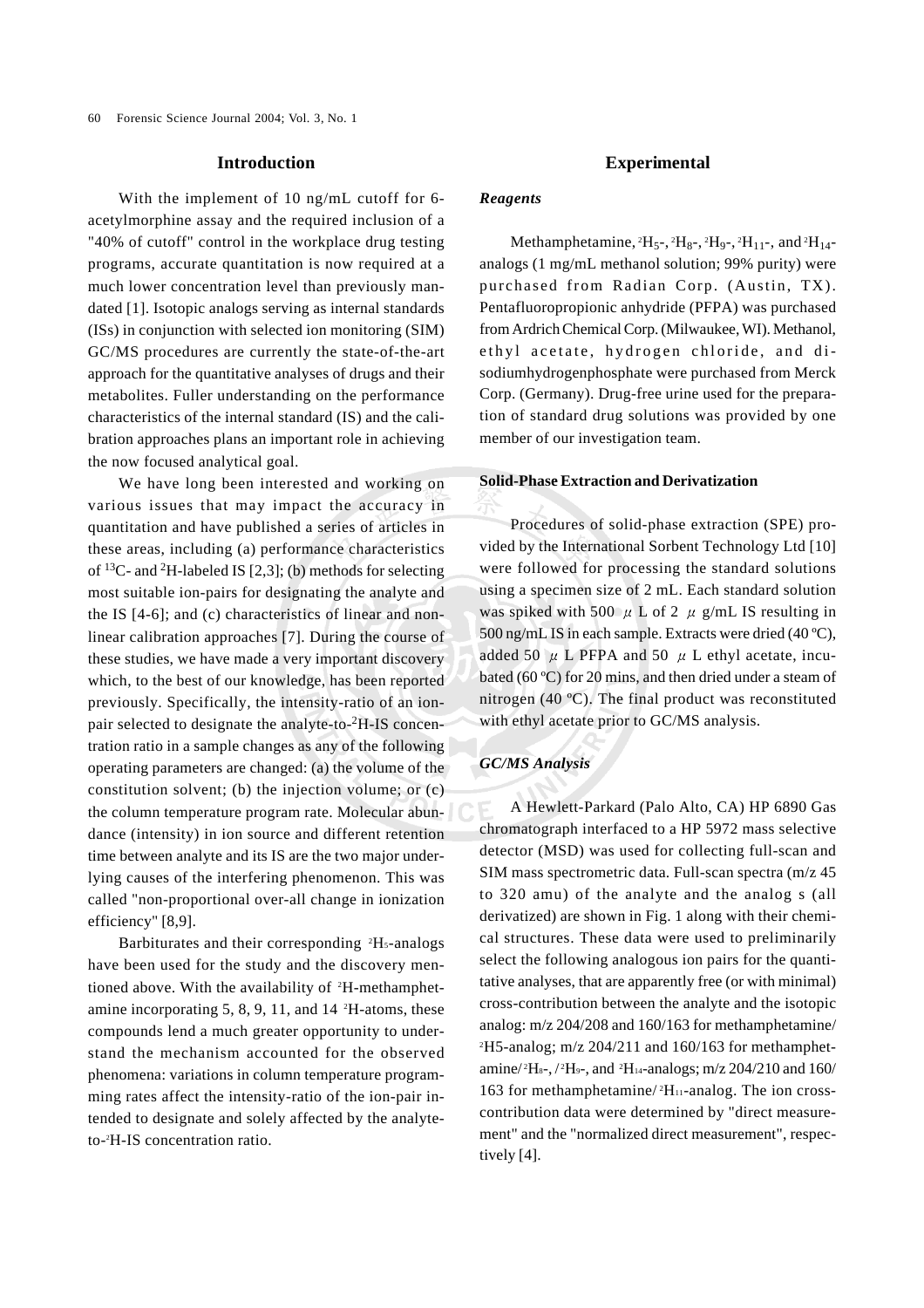



Z)

 $\overline{50}$ 

 $\overline{\mathbf{56}}$ 

85.42

80

40  $\overline{\phantom{0}}$ 

 $\circ$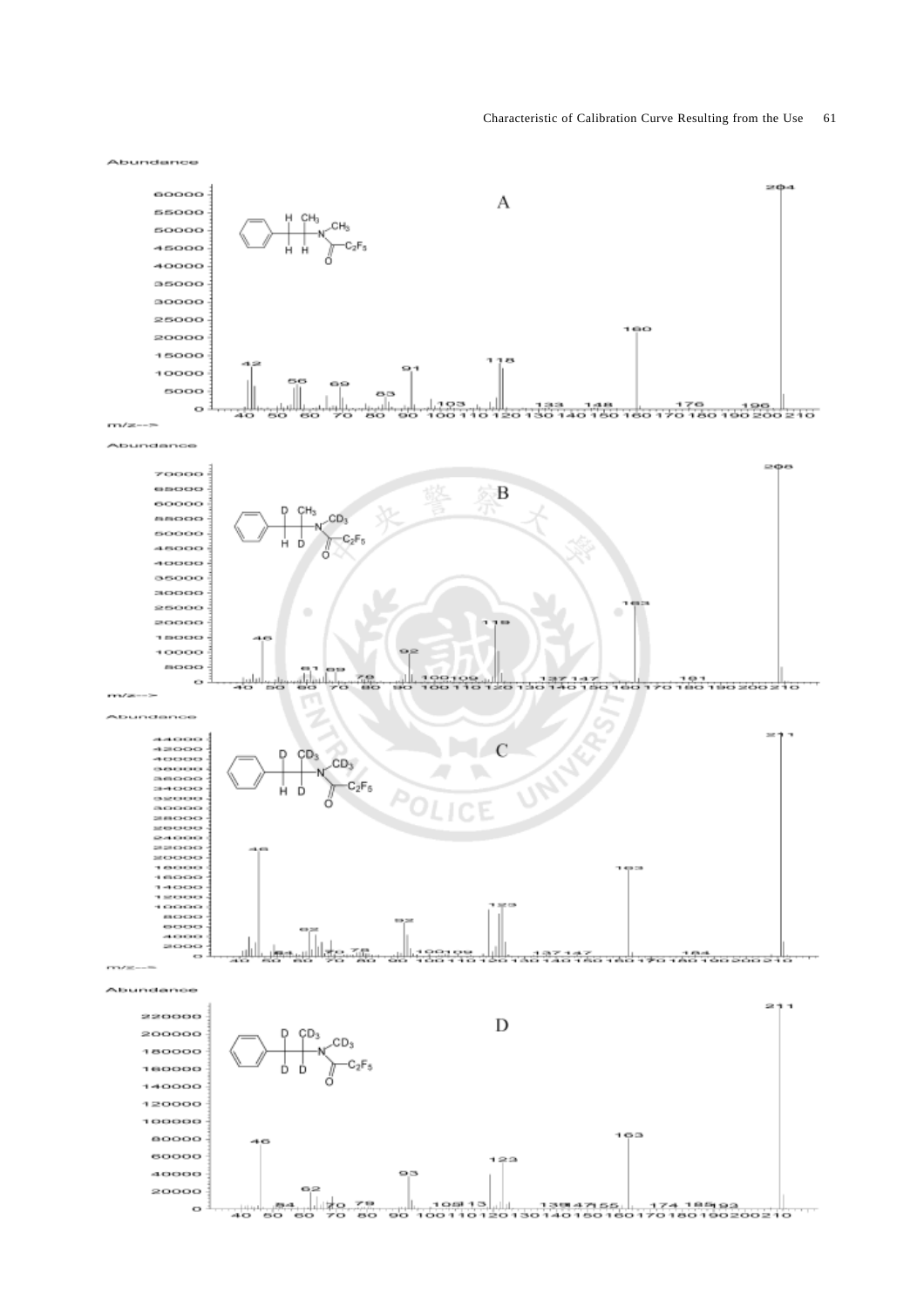

**Fig.1** Full-scan mass spectra of analyte/isotope-labeled analogs (all as acyl-derivatives): methamphetamine (A);  ${}^{2}H_{5}$ -methamphetamine (B);  ${}^{2}H_{8}$ -methamphetamine (C);  ${}^{2}H_{9}$ -methamphetamine (D);  ${}^{2}H_{11}$ -methamphetamine (E);  ${}^{2}H_{14}$ -methamphetamine (F).

To investigate the mechanistic factors affecting the quantitative effectiveness resulting from the use of a  ${}^{2}$ Hanalog of the analyte as the internal standard (IS), the varying reconstitution volumes (50, 150, and 450  $\mu$  L) were studied along with the observed concentrations in the standard solutions of methamphetamine/ 2H14-analog under one-point calibration approach. Ion intensity ratios of the methamphetamine/<sup>2</sup>H<sub>11</sub>-analog solutions containing different magnitude of analyte and its IS were further investigated their ratio changes when reconstituting different solvents. The concentrations of standard methamphetamine/ ${}^{2}H_{14}$ -analog solutions containing 100 to 9,600 ng/mL were evaluated when injecting different injection volumes (1, 2, 3, and 5  $\mu$  L). To investigate the "non-proportional over-all change in ionization efficiency' phenomenon associated with the retention time difference between analyte and its IS, changes of ion-pair intensity ratios and the observed concentrations in standard solutions deriving from the varying peak overlapping were studied under three temperature programming in GC as follows:

- 1. High ramp rate: 100  $\degree$ C initial temperature for 1 min, 25 °C/min ramp to 220 °C end temperature for 5 min.
- 2. Middle ramp rate: 100  $\degree$ C initial temperature for 1 min, 10 °C/min ramp to 220 °C end temperature for 5

min.

3. Low ramp rate: 60  $\degree$ C initial temperature for 1 min, 5  $\degree$ C/min ramp to 220  $\degree$ C end temperature for 5 min.

The quantitative effectiveness in which the  $2H_5$ -, <sup>2</sup>H<sub>9</sub>-, and <sup>2</sup>H<sub>14</sub>-analogs were served as ISs was evaluated by comparing the observed concentrations of standard solutions from 100 to 9,600 ng/mL. *Results and Discussion*

# **Cross-contribution data leading to the characteristics of calibration curves**

To describe the characteristics of the calibration curve deriving from the cross-contribution, the direct measurement and the normalized direct measurement were used for the comparison purpose. Resulting data shown in Table 1 present that <sup>2</sup>H-analogs appear to make more contribution to the intensity of ions designated for methamphetamine than methamphetamine to  ${}^{2}H$ analogs. The low mass ions make more contribution to the corresponding ions than the high mass ions do. Specifically, the contribution of methamphetamine to the intensity of ions  $m/z$  211 and 163 (designated for  $^2H_9$ analog) are negligible, while the contribution of  $^2H_9$ analog to the intensities of ions m/z 204 and 160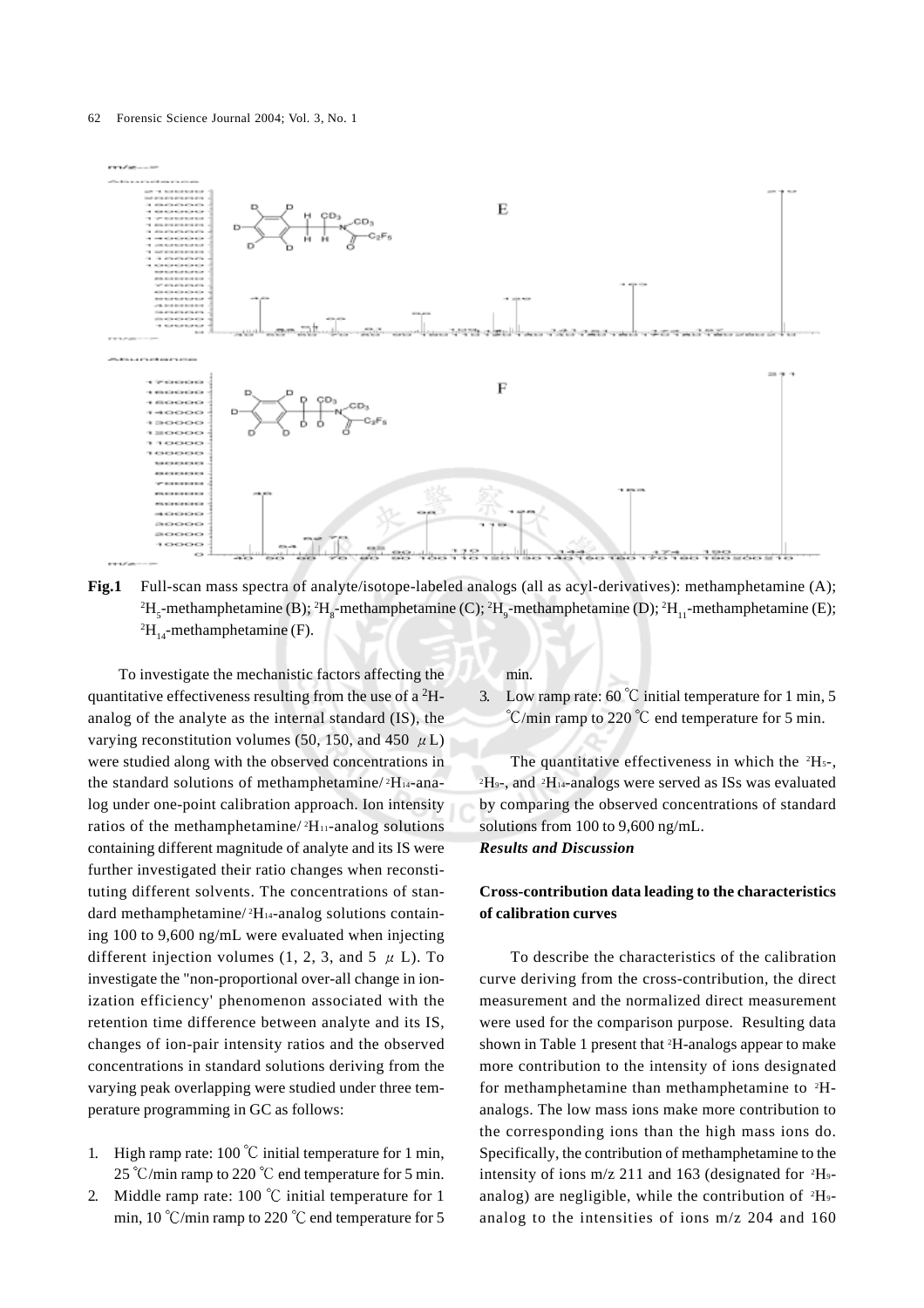(designated for 2 H9-analog) are approximately 8-9% via the direct approach and approximately 2-3% via the normalized approach. The contribution of  $^2$ H<sub>11</sub>- and  $^2$ H<sub>14</sub>analogs to the intensity of ion m/z 160 (designated for methamphetamine) are also approximately 2-3% via the direct measurement. Thus, analytes at low concentration levels may be serious contributed from the IS as the IS makes more ion contribution, and may appear higher positive observed concentrations in the standard solutions.

The cross-contribution data derived from the direct and the normalized approaches are significantly different. Parts of data obtaining from the direct approach are greater than those from the latter method. In converse, some data resulting from the direct approach are smaller than the normalized method. This indicates that the most accurate determination should be evaluated by multiple approaches for the reconfirmation such as direct or/and normalized direct measurement, internal standard or/and standard addition methods [4].

**Table 1** Cross-contribution of ions designated for MA and its deuterated analogs under PFP derivatization – "direct measurement" (left in parentheses in %) and "normalized direct measurement" (right in parentheses in %).

| <i>Isotopic</i><br>analogs | Ions $(m/z)$ suitable for monitoring (% Cross-contribution by analog) |                 |                                    |                 |                    |                 |  |  |  |  |
|----------------------------|-----------------------------------------------------------------------|-----------------|------------------------------------|-----------------|--------------------|-----------------|--|--|--|--|
|                            |                                                                       | Methamphetamine |                                    |                 | Internal standard  |                 |  |  |  |  |
| ${}^{2}H_{5}$ -MA          | 204(0.13; 0.06)                                                       |                 | 160 (0.85; 0.39) 118 (18.02; 8.03) | 208(0.00; 0.00) | 163(0.00; 0.00)    | 120(1.99; 4.32) |  |  |  |  |
| ${}^{2}H_{8}$ -MA          | 204(0.05; 0.15)                                                       | 160(0.13; 0.38) | $-118(0.95; 5.76)$                 | 211(0.00; 0.00) | 163(0.15; 0.05)    | 123(0.65; 0.22) |  |  |  |  |
| ${}^{2}H_{9}$ -MA          | 204 (8.13; 2.46)                                                      | 160(9.74; 2.88) | 118(22.7; 6.72)                    | 211(0.01; 0.03) | 163(0.02; 0.08)    | 123(0.05; 0.18) |  |  |  |  |
| $\mathrm{^2H_{11}}$ -MA    | 204(0.93; 0.40)                                                       | 160(2.41; 1.04) | 118(2.84; 1.23)                    | 210(0.00; 0.01) | 163(0.07; 0.16)    | 126(0.81; 1.87) |  |  |  |  |
| $\mathrm{^{2}H_{14}}$ -MA  | 204(0.79; 0.40)                                                       | 160(2.03; 1.03) | 118(1.93; 0.98)                    | 211(0.01; 0.02) | $-163(0.06; 0.13)$ | 128(0.71; 1.39) |  |  |  |  |
|                            |                                                                       |                 |                                    |                 |                    |                 |  |  |  |  |

# **Effects of molecular abundance-Reconstitution volume and injection volume**

Intensity factor was observed to associate with the changes of ion intensity ratios for secobarbital and butalbital in our earlier studies [2,3,8]. One main objective herein is to further investigate the intensity dependency of analyte/labeled-analog ion-pair intensity ratios observed in the methamphetamine/2H-analog systems. Resulting data in Table 2 show ion intensity ratios at varying concentration levels increase as the reconstituted volumes are increased from 50 to 450  $\mu$  L except those with 150  $\mu$  L volume from 100 to 1800 ng/mL levels. The ratio changes were presented by the percentage levels that ion intensity ratios obtained from 50  $\mu$  L reconstitute were divided by those obtained from other reconstitutes. Meanwhile, ratio change increase is more significant when the concentration of analyte is at higher levels. This trend illustrates the following characteristics:

1. The amount of ion intensity ratio is increased along

with the difference of concentration levels between methamphetamine and <sup>2</sup>H<sub>14</sub>-analog when the reconstitute volume is increased. This phenomenon implies that ion-pair intensity ratios at higher concentration levels showing non-representative ratios result in a non-linear calibration curve.

- 2. Ion intensity ratios are changed by intensities being detected while the ratio of concentration level between methamphetamine/ 2H14-analog keeps constant. The higher intensities are determined, the larger changes of ion intensity ratios are derived.
- 3. Deviation data using 450  $\mu$  L reconstitute volume are smaller than those of using 50  $\mu$  L reconstitute volume. An appropriate reconstitute volume resulting in stable and representative ratios should be considered. Obviously, the less reconstitute volume generating the higher intensity is not the suitable choice.
- 4. The intensity (which is unkown) in a test sample can be accurately determined only if the test sample is injected the same magnitude as calibration standard at the representative range.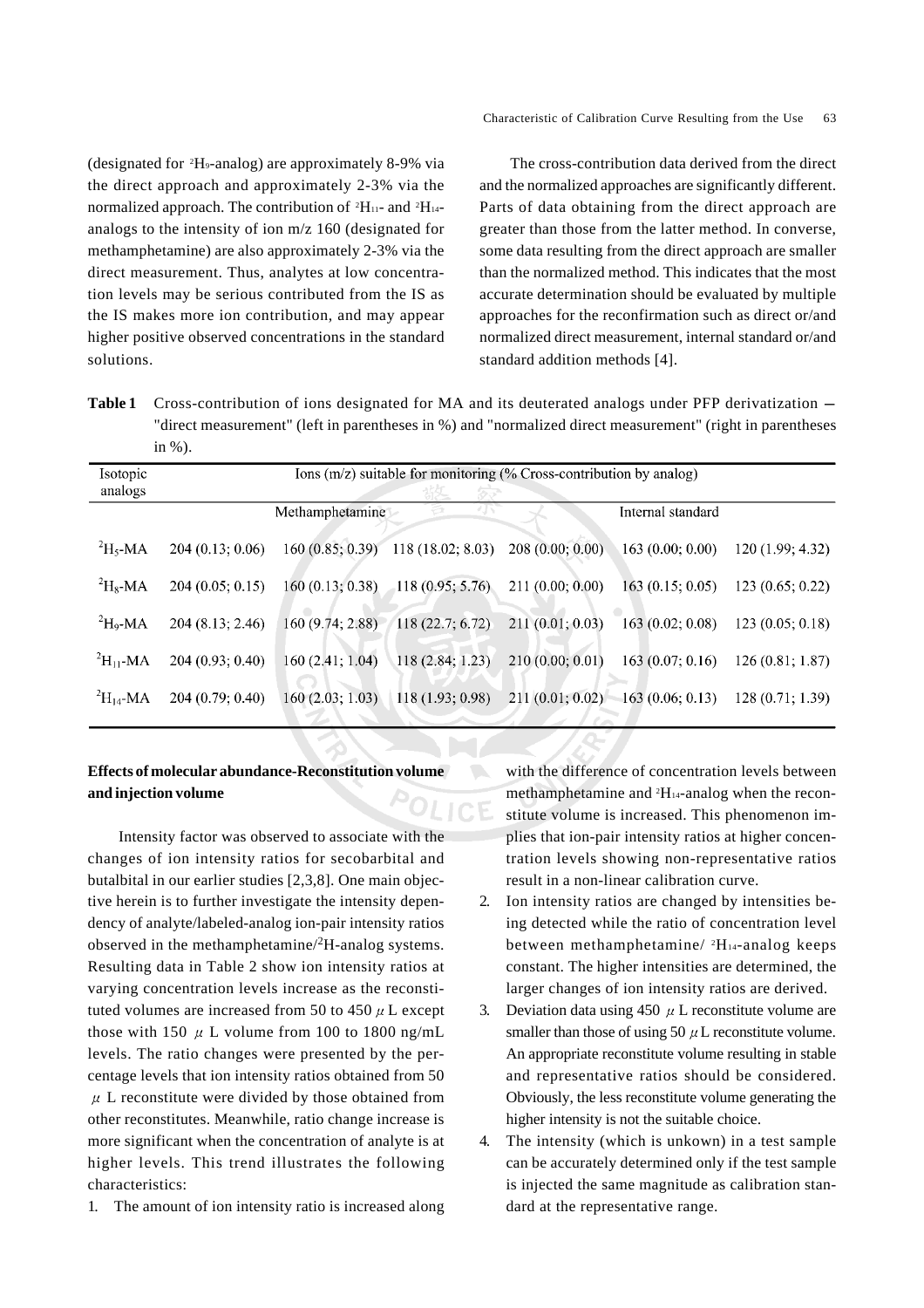**Table 2** Quantitation of methamphetamine using  ${}^{2}H_{14}$ -analog as IS under various reconstitution volumes—methamphetamine/ ${}^{2}$ H<sub>14</sub>-analog (500 ng/mL): m/z 204/211.

| Theor. Conc. | 50 $\mu$ L           |             | 150 $\mu$ L                              |              | 450 $\mu$ L                              |              |  |
|--------------|----------------------|-------------|------------------------------------------|--------------|------------------------------------------|--------------|--|
|              | reconstitute volume* |             | reconstitute volume*                     |              | reconstitute volume*                     |              |  |
| (ng/mL)      | Ion ratio            | Dev. $(\%)$ | Ion ratio: Ratio change $(\%)^{\dagger}$ | Dev. $(\% )$ | Ion ratio: Ratio change $(\%)^{\dagger}$ | Dev. $(\% )$ |  |
| 100          | 0.247                | 17.5        | $0.239: -3.23$                           | 16.4         | 0.250:1.21                               | 14.9         |  |
| 200          | 0.429                | 2.14        | $0.413: -3.73$                           | 0.59         | 0.434:1.17                               | $-0.17$      |  |
| 400          | 0.841                | Calibrator  | $0.822: -2.26$                           | Calibrator   | 0.870:3.45                               | Calibrator   |  |
| 600          | 1.246                | $-1.25$     | $1.224: -1.77$                           | $-0.69$      | 1.299: 4.25                              | $-0.45$      |  |
| 900          | 1.870                | $-1.16$     | $1.828: -2.25$                           | $-1.14$      | 1.967:5.19                               | 0.50         |  |
| 1,200        | 2.403                | $-4.77$     | $2.379: -1.00$                           | $-3.53$      | 2.546: 5.95                              | $-2.46$      |  |
| 1,800        | 3.629                | $-4.12$     | $3.606: -0.63$                           | $-2.51$      | 3.906: 7.63                              | $-0.22$      |  |
| 2,400        | 5.119                | 1.44        | 5.140: 0.41                              | 4.22         | 5.585:9.10                               | 6.99         |  |
| 3,600        | 7.082                | $-6.44$     | 7.135: 0.75                              | $-3.55$      | 7.825: 10.49                             | $-0.06$      |  |
| 4,800        | 9.123                | $-9.60$     | 9.373:2.74                               | $-4.98$      | 10.278: 12.66                            | $-1.55$      |  |
| 6,400        | 11.657               | $-13.37$    | 11.974: 2.72                             | $-8.96$      | 13.385: 14.82                            | $-3.84$      |  |
| 7,200        | 13.328               | $-11.96$    | 13.601: 2.05                             | $-8.08$      | 15.197: 14.02                            | $-2.96$      |  |
| 9,600        | 17.216               | $-14.70$    | 17.757: 3.22                             | $-9.99$      | 19.633: 14.04                            | $-5.97$      |  |

\* The extraction-derivatization residue is first reconstituted with 50 µL of ethyl acetate, then diluted with 150, and 450 µL step-wise. Measurements are performed following initial reconstitution and between each dilution.

 $^{\dagger}$  Ratio changes are calculated by dividing the ratio observed with the reconstitution volume of 50  $\mu$ L by the ratio observed with the reconstitution volume of interest.

Changes of ion intensity ratios designated for varying amounts between methamphetamine and <sup>2</sup>H<sub>11</sub>analog IS were further investigated using different reconstitute volumes. Resulting data in Table 3 shows the following characteristics:

contrary, the ratios decrease when the concentration of analyte is smaller than that of IS. The ratio remains constant when the concentrations of analyte and its IS are same.

1. Ion intensity ratios increase when the concentration of analyte is greater than that of IS. On the 2. This trend shows the reason why the linear range in the calibration curve is close to the concentration of the IS.

| Analyte | IS.     |                     | 150 $\mu$ L recons. Vol.* 300 $\mu$ L recons. Vol.* 450 $\mu$ L recons. Vol.* Ratio Change' |                     |         |
|---------|---------|---------------------|---------------------------------------------------------------------------------------------|---------------------|---------|
| (ng/mL) | (ng/mL) | Ion intensity ratio | Ion intensity ratio                                                                         | Ion intensity ratio | (%)     |
| 2,400   | 1,000   | 4.749               | 4.795                                                                                       | 4.803               | 1.14    |
| 4,800   | 1,000   | 7.688               | 7.900                                                                                       | 7.983               | 3.84    |
| 19,200  | 1,000   | 32.618              | 33.657                                                                                      | 34.627              | 6.16    |
| 28,800  | 1,000   | 44.000              | 45.373                                                                                      | 47.839              | 8.73    |
|         |         |                     |                                                                                             |                     |         |
| 1,000   | 4,000   | 0.298               | 0.296                                                                                       | 0.293               | $-1.68$ |
| 1,000   | 8,000   | 0.145               | 0.142                                                                                       | 0.141               | $-2.76$ |
| 1,000   | 16,000  | 0.063               | 0.062                                                                                       | 0.061               | $-3.17$ |
| 1,000   | 24,000  | 0.036               | 0.035                                                                                       | 0.034               | $-5.56$ |
|         |         |                     |                                                                                             |                     |         |
| 480     | 480     | 1.779               | 1.752                                                                                       | 1.796               | 0.96    |
| 960     | 960     | 1.502               | 1.522                                                                                       | 1.516               | 0.93    |
| 4,800   | 4,800   | 1.397               | 1.394                                                                                       | 1.391               | 0.43    |
| 9,600   | 9,600   | 1.336               | 1.326                                                                                       | 1.338               | 0.20    |

**Table 3** Methamphetamine/<sup>2</sup>H<sub>11</sub>-analog IS ion intensity ratio as a function of molecular abundance  $-$  m/z 204/210.

\* The extraction-derivatization residue is first reconstituted with 150 µL of ethyl acetate, then diluted with 300, and 450 µL step-wise. Measurements are performed following initial reconstitution and between each dilution.

<sup>†</sup>Ratio changes are calculated by dividing the ratio observed with the reconstitution volume of 150  $\mu$ L by the ratio observed with the reconstitution volume of interest.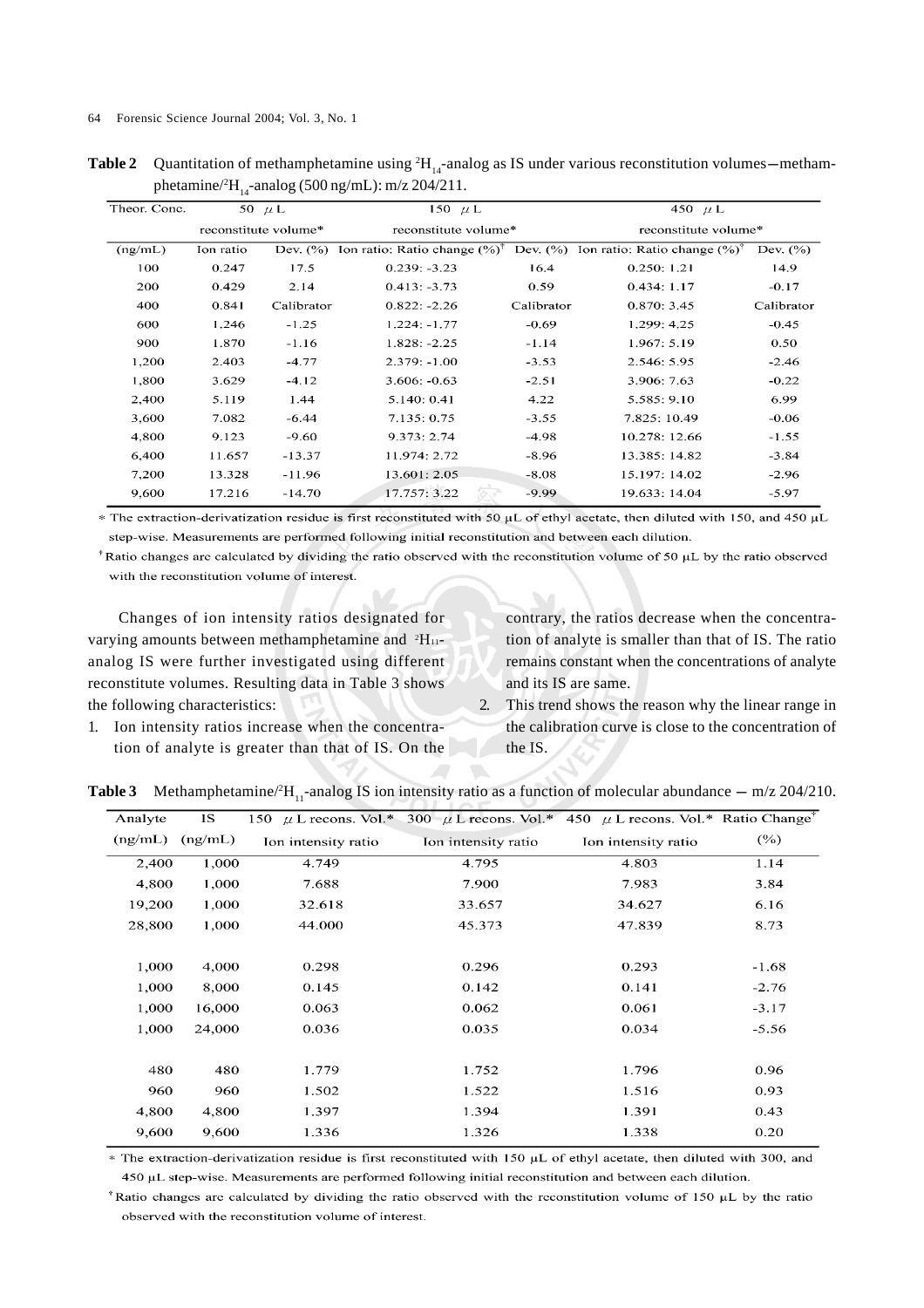

**Fig. 2** Changes of ion intensity ratios (methamphetamine/<sup>2</sup>H<sub>9</sub>-analog) from 100 to 9,600 ng/mL standard solutions containing 500 ng/mL IS when solutions were injected with 1 to 5  $\mu$  L.

To further investigate the characteristic of the calibration curve associated with the intensity factor, standard solutions of methamphetamine/ ${}^{2}H_{9}$ -analog (containing concentrations of methamphetamine from 100 to 9600 ng/mL and 500 ng/mL IS) were established different calibration curves when using 1, 2, 3, and 5  $\mu$ L of injection volumes. The results shown in Table 4 and Fig. 2 indicate that (a) the monitored ion-pair intensity ratio decreases as the injection volume increases; (b) the observed decrease is more significant when the concentrations of the standards are higher; (c) the deviation at a higher concentration level increases as the injection volume increases. Apparently, the intensity ratios of the designated ion-pair at the higher concentration end derived from smaller injection volume are relatively higher. The ion intensity of the designated ion-pair at the higher concentration end stays closer to

its "expected" value, i.e., the "linearity" of the calibration curve can be extended to a higher concentration level.

This study demonstrates that molecular abundance at the ion source (therefore the ion intensity) appears to be the underlying factor causing the observed variation in the monitored ion-pair intensity ratio. The reconstitute volume and injection volume should be evaluated prior to the GC/MS determination. The ion-pair intensity ratio monitored for a specific analyte/ <sup>2</sup> H-analog system appears to be lower than the true value when the analyte concentration is at the higher end; thus, the calibration line will inherently be non-linear if the same reconstitution and injection volumes are used for all standards. The non-linear approaches may be adapted to establish the calibration curve for most accurate quantitation applications.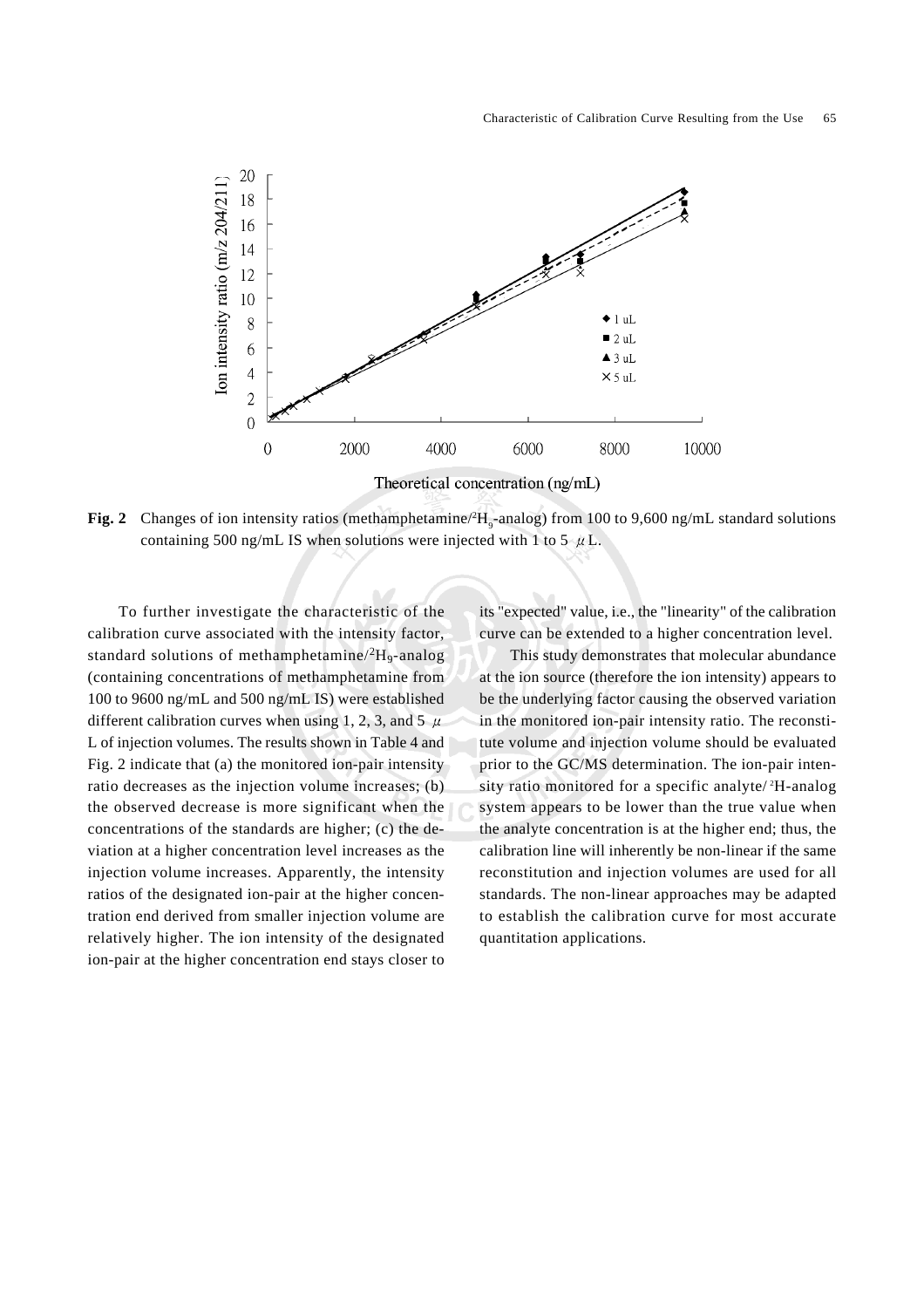| Theor.        | Injection vol.* |          | Injection vol.*         |          | Injection vol.*         |          | Injection vol.*         |             |  |
|---------------|-----------------|----------|-------------------------|----------|-------------------------|----------|-------------------------|-------------|--|
| Conc.         | $(1 \mu L)$     |          | $(2 \mu L)$             |          | $(3 \mu L)$             |          |                         | $(5 \mu L)$ |  |
| $(ng/mL)$ Ion |                 | Dev.     | Ion ratio; Ratio change | Dev.     | Ion ratio; Ratio change | Dev.     | Ion ratio; Ratio change | Dev.        |  |
|               | ratio           | $(\%)$   | $(%)^{\dagger}$         | $(\%)$   | $(%)^{\dagger}$         | $(\%)$   | $(%)^{\dagger}$         | $(\%)$      |  |
| 100           | 0.275           | 24.15    | $0.269; -2.18$          | 22.97    | $0.268; -3.27$          | 22.79    | $0.266; -3.27$          | 22.02       |  |
| 200           | 0.467           | 5.42     | $0.454; -2.78$          | 3.77     | $0.454; -2.78$          | 4.01     | $0.454: -2.78$          | 4.13        |  |
| 400           | 0.886           | Calib.   | $0.875: -1.24$          | Calib.   | $0.873; -1.24$          | Calib.   | $0.872; -1.58$          | Calib.      |  |
| 600           | 1.301           | $-2.11$  | $1.288; -1.00$          | $-1.87$  | $1.204; -7.46$          | $-8.06$  | $1.291; -0.77$          | $-1.30$     |  |
| 900           | 1.857           | $-6.85$  | $1.840; -1.70$          | $-6.54$  | $1.829; -2.80$          | $-6.89$  | $1.826: -1.67$          | $-6.93$     |  |
| 1,200         | 2.583           | $-2.82$  | $2.571; -0.46$          | $-2.06$  | $2.562; -0.81$          | $-2.18$  | $2.498; -3.29$          | $-4.51$     |  |
| 1,800         | 3.670           | $-7.95$  | $3.606; -1.74$          | $-8.42$  | $3.597: -1.99$          | $-8.44$  | $3.479; -5.20$          | $-11.34$    |  |
| 2,400         | 5.185           | $-2.46$  | $5.138; -0.91$          | $-2.13$  | $5.080; -2.03$          | $-3.02$  | $5.022: -3.14$          | $-4.01$     |  |
| 3,600         | 7.106           | $-10.88$ | $6.949; -2.21$          | $-11.76$ | $6.808; -4.19$          | $-12.43$ | $6.649; -6.43$          | $-15.28$    |  |
| 4,800         | 10.296          | $-3.16$  | $9.942; -3.44$          | $-5.31$  | $9.635; -6.42$          | $-8.03$  | $9.314; -9.54$          | $-10.99$    |  |
| 6,400         | 13.308          | $-6.12$  | 13.014; -2.21           | $-7.04$  | $12.275; -7.76$         | $-12.12$ | 11.918; -10.44          | $-14.58$    |  |
| 7,200         | 13.565          | $-14.94$ | $12.981; -4.31$         | $-17.58$ | 12.324; -9.15           | $-21.57$ | $12.022; -11.37$        | $-23.41$    |  |
| 9,600         | 18.560          | $-12.72$ | 17.711; -4.57           | $-15.66$ | $17.000; -8.41$         | $-18.86$ | $16.428; -11.49$        | $-21.50$    |  |

**Table 4** Quantitation of methamphetamine using  ${}^{2}H_{9}$ -analog as IS under various injection volumes – methamphetamine/<sup>2</sup>H<sub>9</sub>-analog (500 ng/mL): m/z 204/211.

\* All samples were reconstituted with 150 µL ethyl acetate.

<sup>†</sup>Ratio changes are calculated by dividing the ratio observed with the 1  $\mu$ L injection volume by the ratio observed with the intention volume of interest.

#### **Effects of temperature programming**

 ${}^{2}$ H<sub>14</sub>-analogs are found to have a slightly shorter retention time than methamphetamine shown as Fig. 3. This condition may result in ion intensity ratio change to be the "unexpected" value (lower than the expected value), since two different intensities of peaks with noncorresponding retention time have different ionization efficiencies. It is much more serious when there are large difference of concentration levels between analyte and 2 H-analog. It was called "non-proportional over-all change in ionization efficiency" phenomenon. However, <sup>13</sup>C<sub>4</sub>-secobarbital [2] and <sup>13</sup>C<sub>4</sub>-butalbital [3] could almost match the retention time of secobarbital and butalbital. This unexpected phenomenon, therefore, were not found by ion intensity ratios of barbiturates/ ${}^{13}C_4$ -analogs because their different ionization efficiencies can be normalized by the same peak shapes. Thus it follows from what have been said that "non-proportional over-all change in ionization efficiency" phenomenon is a more important factor resulting in a non-linear calibration curve using 2 H-analogs as ISs for wider and higher concentration range.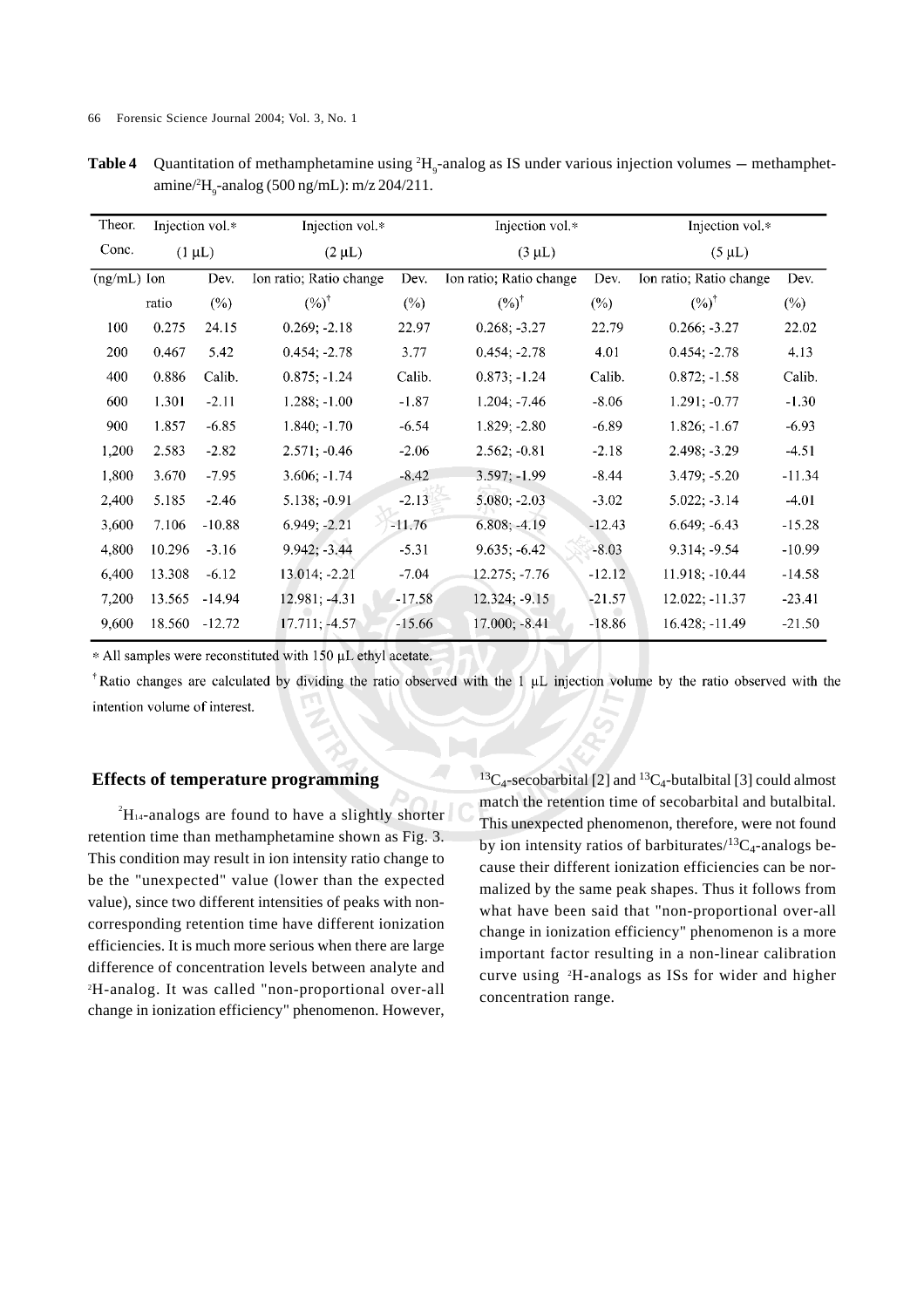

**Fig. 3** SIM chromatograms of methamphetamine (3,600 ng/mL) and  ${}^{2}H_{14}$ -analog (m/z 204/211) (500 ng/mL) under different temperature programming  $-5$  °C temperature ramp rate (A); 10 °C temperature ramp rate (B); 25 °C temperature ramp rate (C).

**Table 5** Quantitation of methamphetamine using  ${}^{2}H_{14}$ -analog as IS under various temperature programming at GC – methamphetamine/ ${}^{2}H_{14}$ -analog (500 ng/mL): m/z 204/211 IS.

| Theor. Conc<br>5 $\degree$ C temperature ramp rate |       |                                 | $10\degree$ C            | temperature ramp rate |                                 | $25\degree$ C            | temperature ramp rate |                                    |         |
|----------------------------------------------------|-------|---------------------------------|--------------------------|-----------------------|---------------------------------|--------------------------|-----------------------|------------------------------------|---------|
| (ng/mL)                                            |       | Ion ratio Obs'ed conc. Dev. (%) |                          |                       | Ion ratio Obs'ed conc. Dev. (%) |                          |                       | Ion ratio Obs'ed conc. Dev. $(\%)$ |         |
| 100                                                | 0.243 | 107.5                           | 7.52                     | 0.271                 | 118.0                           | 18.0                     | 0.283                 | 122.8                              | 22.8    |
| 200                                                | 0.449 | 198.7                           | $-0.66$                  | 0.459                 | 200.1                           | 0.04                     | 0.473                 | 205.4                              | 2.70    |
| 400                                                | 0.904 | Calibrator                      | $\overline{\phantom{m}}$ | 0.918                 | Calibrator                      | $\overline{\phantom{a}}$ | 0.921                 | Calibrator                         | $-\,-$  |
| 600                                                | 1.374 | 608.0                           | 1.33                     | 1.382                 | 602.3                           | 0.38                     | 1.387                 | 602.4                              | 0.40    |
| 900                                                | 1.954 | 864.6                           | $-3.94$                  | 1.951                 | 850.2                           | $-5.53$                  | 1.952                 | 847.6                              | $-5.82$ |
| 1,200                                              | 2.727 | 1,207                           | 0.56                     | 2.740                 | 1,194                           | $-0.49$                  | 2.701                 | 1,173                              | $-2.24$ |
| 1,800                                              | 3.901 | 1,726                           | $-4.10$                  | 3.849                 | 1,677                           | $-6.83$                  | 3.824                 | 1.661                              | $-7.73$ |
| 2,400                                              | 5.462 | 2,417                           | 0.70                     | 5.456                 | 2,378                           | -0.94                    | 5.353                 | 2,325                              | $-3.13$ |
| 3,600                                              | 8.094 | 3,581                           | $-0.52$                  | 7.960                 | 3,468                           | $-3.66$                  | 7.747                 | 3.364                              | $-6.54$ |
| 4,800                                              | 10.96 | 4,849                           | 1.02                     | 10.94                 | 4,768                           | $-0.66$                  | 10.15                 | 4,406                              | $-8.21$ |
| 6,400                                              | 14.78 | 6,540                           | 2.19                     | 14.49                 | 6,315                           | $-1.32$                  | 14.20                 | 6,166                              | $-3.66$ |
| 7,200                                              | 16.81 | 7.437                           | 3.29                     | 16.80                 | 7,319                           | 1.66                     | 16.03                 | 6,960                              | $-3.33$ |
| 9,600                                              | 25.32 | 11,203                          | 16.7                     | 24.58                 | 10,712                          | 11.6                     | 23.84                 | 10,353                             | 7.85    |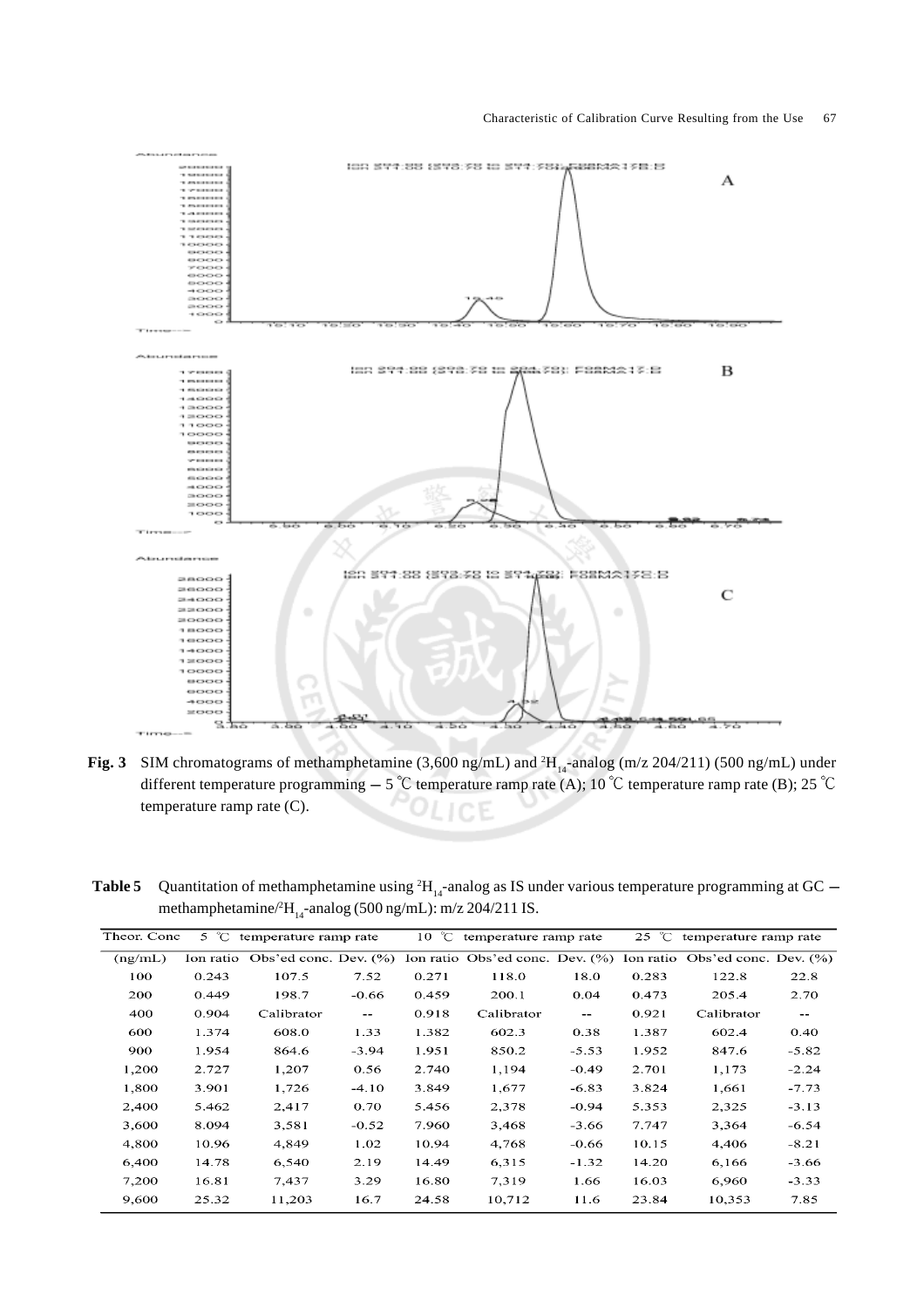To further investigate the interference to the quantitative effectiveness from "non-proportional over-all change in ionization efficiency" phenomenon, methamphetamine/<sup>2</sup>H<sub>14</sub>-analog was used as an example to illustrate the calibration data associated with different GC temperature programming conditions. The difference degree of the retention time between analyte and the IS under three temperature programming in Fig. 3 are as following: 0.16 min for low ramp rate; 0.08 min for middle ramp rate; 0.04 min for high ramp rate. Analyte and its IS almost completely separate each other under low ramp rate. The quantitation data shown in Table 5 indicate the following characteristics:

- 1. Ion intensity ratios and percent deviation at lower concentration levels increase along with temperature programming from low to high ramp rate. This trend indicates that the increase of ion intensity ratios resulting from ion cross-contribution increases as the peak-overlapping increases. Thus, we have confirmed that the methamphetamine/ <sup>2</sup>H<sub>14</sub>-methamphetamine system exhibits the same characteristics as the barbiturate/ <sup>2</sup>H<sub>5</sub>-analog systems.
- 2. Ion intensity ratios along with the increase of concentration levels under low ramp rate become larger than those of concentration levels under high ramp rate. This trend involves two factors, cross-contribution and the "non-proportional over-all change in ionization efficiency" phenomenon. At the higher concentration levels, the analyte contributes much more ions to the IS as the peak-overlapping increases resulting in decreasing the ion intensity ratio. In converse, the intensity of the IS decreases when its peak more overlaps with analyte, which has a lower ionization efficiency than the IS. With the compensation effect deriving from the partial "proportional over-all change in ionization efficiency" phenomenon, the ion intensity ratio then results in increasing. The former factor, herein, demonstrates more significant interference to the change of the ion ratio for the smaller different retention time be-

tween analyte and the IS at higher concentration levels. Based on the larger ratio at calibrator and the smaller ratios at higher concentration levels, calibration standards at higher concentrations remain smaller observed deviations under high ramp rate.

3. It is helpful to determine specimen at the lower concentrations by using temperature programming of low ramp rate. Meanwhile, the smaller amount of the IS used could decrease the cross-contribution problem for the determination at the low concentration levels.

## **Comparison of calibration data-Evaluation by crosscontribution and different 2H-atom number**

To further study the retention time difference parameter, another series of experiments are performed, in which  ${}^{2}H_{5}$ -,  ${}^{2}H_{9}$ , and  ${}^{2}H_{14}$ -methamphetamine (showing increasing retention time difference with the analyte shown in Fig. 4) are used as the ISs. Resulting data shown in Table 6 indicate that, compared to the methamphetamine/<sup>2</sup>H<sub>9</sub>-analog and the methamphetamine/<sup>2</sup>H<sub>14</sub>analog systems, the intensity ratio of the ion-pair designated for methamphetamine/<sup>2</sup>H<sub>5</sub>-methamphetamine at the higher concentration end is closer to their "expected" values. Again, this will allow the extension of the linearity of the calibration curve to a higher concentration level. Compared with the cross-contribution data using direct measurement in Table 1, 2H9-analog contributes 8.13 % and  $^2$ H<sub>14</sub>-analog only contributes 0.79 % ion to methamphetamine. However, these two ion-pairs show the similar quantitative effectiveness. Especially, the deviation of the 100 ng/mL concentration level for the methamphetamine/<sup>2</sup>H<sub>9</sub>-analog is smaller than that of methamphetamine/<sup>2</sup>H<sub>14</sub>-analog. This phenomenon indicates that cross-contribution is not the only factor affecting the calibration curve. The retention time difference and ionization efficiency difference between analyte and its IS may be other factors. Thus, the quantitative effectiveness should be evaluated for every isotopic analog based on showing an excellent calibration curve.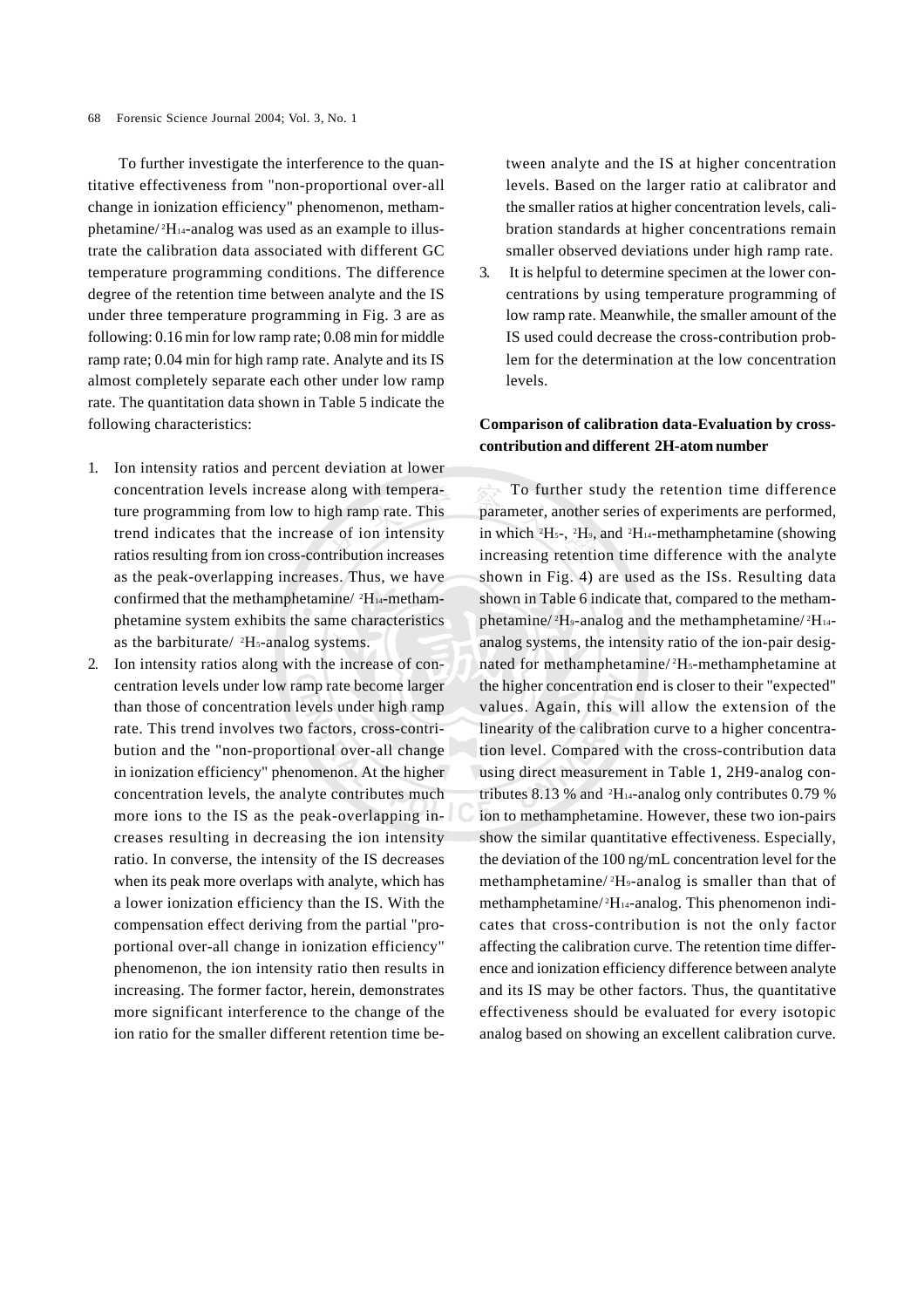

- **Fig. 4** SIM chromatograms of methamphetamine (3,600 ng/mL ) and isotopic ISs (500 ng/mL ) (as PFP-derivatives) SIM chromatograms of methamphetamine (3,600 ng/mL) and isotopic ISs (500 ng/mL) (as PFP-derivatives)<br>— methamphetamine/<sup>2</sup>H<sub>5</sub>-analog (m/z 204/208) (A); methamphetamine/<sup>2</sup>H<sub>9</sub>-analog (m/z 204/211) (B); methamphetamine/ ${}^{2}H_{14}$ -analog (m/z 204/211) (C).
- **Table 6** Effect of variation in analyte/<sup>2</sup>H-analog IS retention difference (resulting from the use of the <sup>2</sup>H-analogs with Effect of variation in analyte/<sup>2</sup>H-analog IS retention difference (resulting from the use of different number of <sup>2</sup>H-atoms) on the linearity of the calibration line–IS: 500 ng/mL.

| Theor. | Methamphetamine/ ${}^{2}H_{5}$ -analog |                  |                | Methamphetamine/ ${}^{2}H_{9}$ -analog | Methamphetamine/ ${}^{2}H_{14}$ -analog |               |  |
|--------|----------------------------------------|------------------|----------------|----------------------------------------|-----------------------------------------|---------------|--|
| Conc.  | (m/z 204/208)                          |                  |                | (m/z 204/211)                          |                                         | (m/z 204/211) |  |
|        | Ion int. ratio                         | Deviation $(\%)$ | Ion int. ratio | Deviation $(\%)$                       | Ion int. ratio                          | Deviation (%) |  |
| 100    | 0.226                                  | $-1.79$          | 0.307          | 10.02                                  | 0.263                                   | 11.24         |  |
| 200    | 0.467                                  | 1.51             | 0.572          | 2.43                                   | 0.475                                   | 0.61          |  |
| 400    | 0.921                                  | Calibrator       | 1.117          | Calibrator                             | 0.945                                   | Calibrator    |  |
| 600    | 1.398                                  | 1.17             | 1.703          | 1.64                                   | 1.378                                   | $-2.79$       |  |
| 900    | 2.047                                  | $-1.23$          | 2.613          | 3.96                                   | 1.993                                   | $-6.26$       |  |
| 1200   | 2.782                                  | 0.69             | 3.324          | $-0.82$                                | 2.844                                   | 0.32          |  |
| 1800   | 4.215                                  | 1.69             | 5.035          | 0.16                                   | 3.988                                   | $-6.22$       |  |
| 2400   | 5.646                                  | 2.17             | 6.540          | $-2.42$                                | 5.514                                   | $-2.76$       |  |
| 3600   | 8.487                                  | 2.39             | 9.891          | $-1.62$                                | 7.979                                   | $-6.18$       |  |
| 4800   | 11.23                                  | 1.59             | 12.69          | $-5.30$                                | 10.82                                   | $-4.56$       |  |
| 6400   | 14.86                                  | 0.84             | 17.79          | $-0.45$                                | 14.64                                   | $-3.19$       |  |
| 7200   | 16.81                                  | 1.37             | 20.00          | $-0.55$                                | 16.14                                   | $-5.11$       |  |
| 9600   | 22.63                                  | 2.36             | 26.15          | $-2.46$                                | 22.16                                   | $-2.32$       |  |